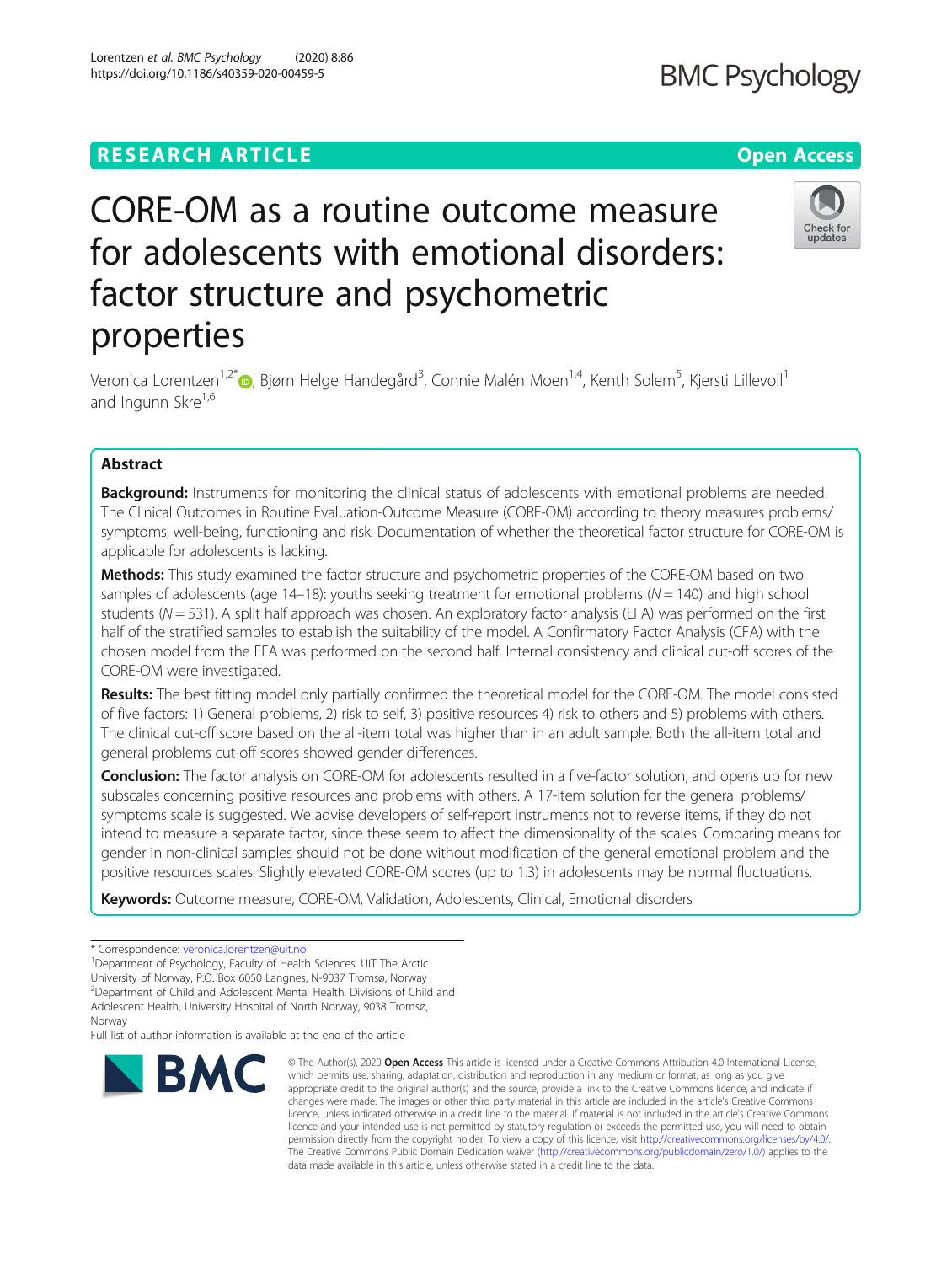# Background

Emotional disorders represent the most prevalent mental health problem in adolescence, and the comorbidity among emotional disorders is high. The onset of emotional problems typically occurs in childhood and adolescence or early adulthood  $[1]$  $[1]$  $[1]$ . There is a call for screening tools that can detect mental health problems in adolescents and determine their clinical status. Valid and reliable routine outcome measures are key tools in monitoring treatment effects and for detecting and preventing treat-ment failure [\[2](#page-12-0)]. There is a need for transdiagnostic measures that address comorbidity and are sensitive to change to monitor the treatment of adolescents.

The self-report Clinical Outcomes in Routine Evaluation-Outcome Measure (CORE-OM) is a 34-item questionnaire using a 5-point Likert scale from 0 (not at all) to 4 (most of the time). CORE-OM is widely used measure in outpatient mental health and counselling services and in psychotherapy research with adult patients [[3](#page-12-0)–[5\]](#page-12-0). The CORE-OM items were chosen based on their clinical significance and their sensitivity to change in psychological status  $[3, 4]$  $[3, 4]$  $[3, 4]$  $[3, 4]$ . The CORE-OM theoretically covers four dimensions: Well-being (4 items); Functioning (12 items); Problems/symptoms (12 items); and Risk (6 items) [[6,](#page-12-0) [7](#page-12-0)]. 'Well-being' refers to a patient's sense of life quality and emotional health. 'Problems/symptoms' is associated with psychological health issues such as anxiety and depression symptoms, reactions to trauma, and physical complaints. 'Functioning' relates to interpersonal, social and general functioning in daily life. A high correlation has been found among these three domains  $[5, 8, 9]$  $[5, 8, 9]$  $[5, 8, 9]$  $[5, 8, 9]$  $[5, 8, 9]$ , and combining them into a general psychological distress scale called All-items-minus Risk has been recommended [\[10](#page-12-0)]. 'Risk/harm' includes items covering harm to self and suicidal ideation (risk-to-self items) and violent behaviour and threats towards other people (risk-to-others items) [[6,](#page-12-0) [11\]](#page-12-0). It has been recommended that risk be monitored separately to help the clinician detect a patient's thoughts and plans regarding self-harm, suicide and violence [[10\]](#page-12-0).

The original CORE-OM [[5\]](#page-12-0) has been translated into more than 20 languages and has good psychometric properties in adult samples [[7,](#page-12-0) [8,](#page-12-0) [12](#page-12-0)–[15](#page-12-0)]. The CORE-OM has been benchmarked in student counselling and primary care service users aged 16 to 24 [\[16\]](#page-12-0), however, this study lacked a control group of non-service users.

One version of the CORE developed for young people aged 11–16 is the CORE-YP [\[17\]](#page-12-0). However, the CORE-YP includes only ten of the CORE-OM items, phrased in simplified wording, and it is not adapted for the whole age span of adolescents (up to age 18) received in Norwegian child and adolescent mental health outpatient services. The CORE-OM, with its 34 items, gives more

detailed information when needed; it addresses the most common comorbid symptoms in emotional disorders, is sensitive to change, and exists in a ten-item version (the CORE-10) that can be used session by session. Measures with these qualities are scarce in child and adolescent mental health services. For researchers and clinicians, it is more convenient to use one tool for adolescents, both for longitudinal research and to monitor treatment, without having to change tools due to changing age norms. In Norway youths up to age 18 are referred to child and adolescent mental health services, while individuals aged 18 and older are referred to adult outpatient services.

Since the CORE-OM addresses anxiety, depression, the aftermath of trauma, physical complaints, daily life functioning, subjective well-being, and risk to self and others, it is a highly relevant outcome measure, not only for adults but also for adolescent service users, and is particularly relevant for those with emotional problems. However, there is no existing validation of the full CORE-OM scale in high school age adolescent samples.

There is a need for knowledge about whether the test parameters for the CORE-OM in youths are comparable with those obtained in adult populations.

Previous research on the factor structure of the CORE-OM [[9\]](#page-12-0) has not fully confirmed the theoretically derived sub-scales but has rather indicated a structure constituted by a g-factor of psychological distress and residualized latent theoretically derived domains (Symptoms/Problems, Functioning and Well-being). 'Risk-toself' correlates with the g-factor, while 'risk-to-others' has a poor fit in the structural models [\[9](#page-12-0)]. Several factor analytic evaluations of the CORE-OM have been performed. The test developers [\[5](#page-12-0)] suggested a first component that explained 38% of the variance, a risk component and a positively worded component. In later factor analyses some of the same researchers [\[9](#page-12-0)] suggested a bifactor model with an overall g-factor, a method factor (with positively and negatively keyed items) and risk to self and others. But, their best fitting model included the well-being, psychological problems, and functioning domains, although most of the factor loadings associated with these three domains were small after the g-factor was accounted for. In the Norwegian version [\[7](#page-12-0)] a bifactor model was also suggested, but here the method factor did not contribute to improve model fit. The model considered best in that study was a bifactor model with a general distress factor and the four CORE-OM domains. Investigations on the British version suggested using "Mokken Scaling" [\[10](#page-12-0)]. This scale is unidimensional resulting in a general distress factor, with items differentiating between more or less severe levels of stress. This approach result in the well-being items giving information about lower levels of stress,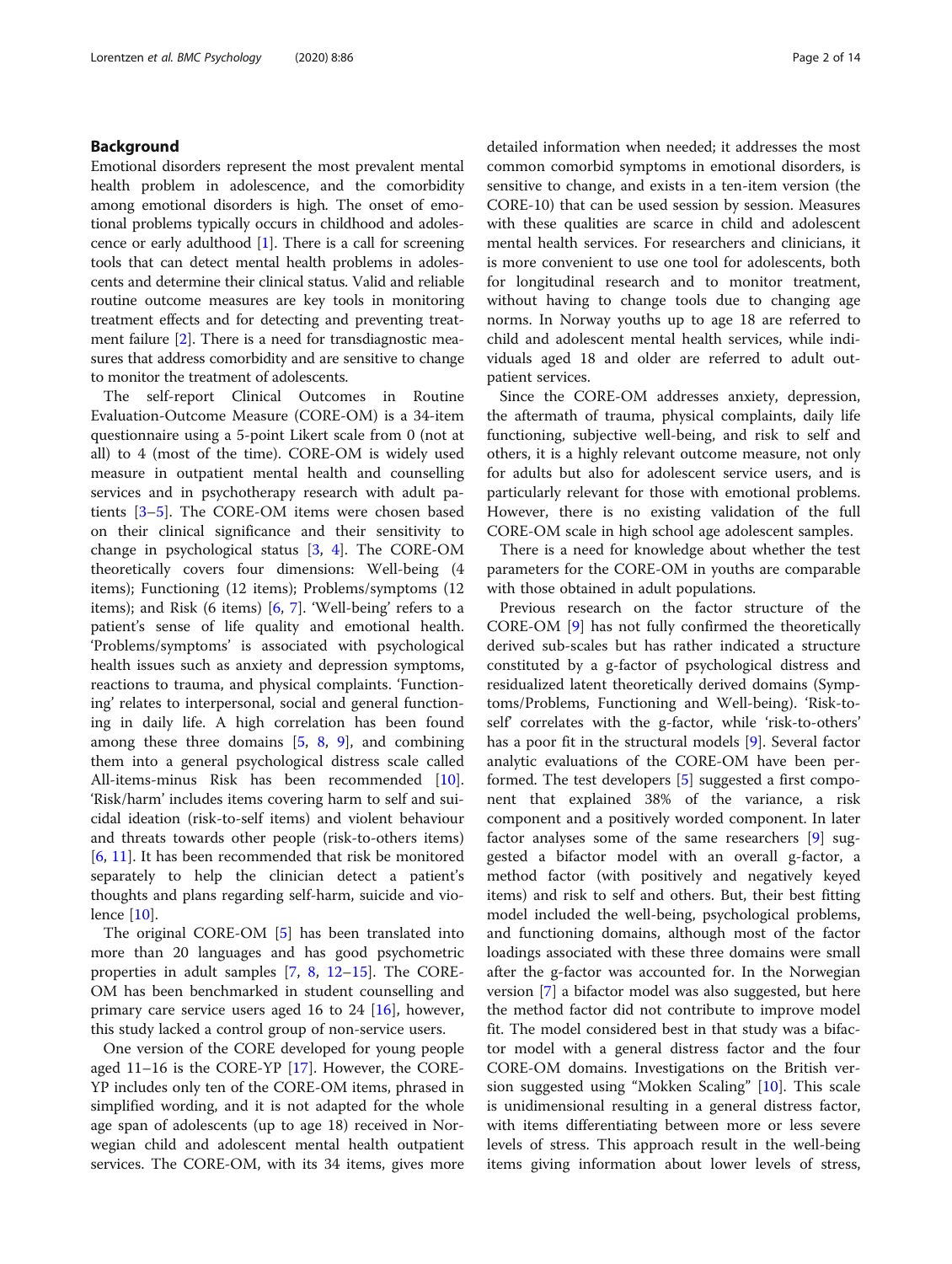while the risk items covers higher levels of stress, with the other items in between. When the CORE-OM was constructed [[5](#page-12-0)], the majority of items were statements about psychological distress or negative life situations, i.e., psychological distress. Most of the items were thus negatively keyed. However, eight items were positively keyed, allegedly to mitigate response bias [[5\]](#page-12-0). However, mixing negatively and positively keyed items may add method effects that threaten the construct validity of an instrument. Whether the method effects of negatively and positively keyed items are caused by responder error [[18\]](#page-12-0), by response bias [\[19](#page-12-0)], or because positive and negative utterances actually measure different constructs are, however, unclear. Lyne et al. [\[9](#page-12-0)] demonstrated that the positively and negatively keyed items in the CORE-OM formed two separate method factors across the theoretically defined domains. In the validation of the CORE-OM in adult Norwegian samples, these method factors were also observed but were deemed negligible [[7](#page-12-0)].

The CORE-OM has the potential to discriminate between non-clinical and clinical adult populations [[5,](#page-12-0) [7](#page-12-0), [8](#page-12-0), [12](#page-12-0), [13](#page-12-0), [15\]](#page-12-0). The recommended cut-off score for the CORE-OM in the adult population is 1.0 [[20](#page-12-0)].

Gender effects have been found for the All-items score, with women generally scoring higher than men, and consequently, gender-specific cut-off scores have been recommended by some authors [\[5](#page-12-0), [13\]](#page-12-0). Other validations of the CORE-OM have not recommended separate cut-off scores based on gender, suggesting that gender effects were small and negligible [[7,](#page-12-0) [12\]](#page-12-0).

CORE-OM and Beck Depression Inventory (BDI) scores correlate in clinical samples [[21](#page-12-0)]. Adolescents tend to have higher scores than adults on the BDI [\[22,](#page-12-0) [23\]](#page-12-0). Findings suggest that younger respondents generally score higher on the CORE-OM than older respondents [[5](#page-12-0), [7,](#page-12-0) [8,](#page-12-0) [14\]](#page-12-0) and motivate the present authors to ask whether separate cutoff scores for adolescents are needed, as has been found for the BDI [[22](#page-12-0), [23\]](#page-12-0).

Since no study has evaluated the factor structure of CORE-OM and the reliability of its factors in an adolescent population, there is a need for such studies. Since several studies have shown that girls score higher than boys do on emotional problems [[24,](#page-12-0) [25](#page-12-0)] it is interesting to evaluate whether this also is observed when using the CORE-OM. To be able to do such a comparison, a requirement is that the factor structure for boys and girls are similar. In the factor analytic framework this can be done evaluating measurement invariance of the factors, and mean comparisons on gender require at least partial scalar invariance [[26](#page-12-0)].

The aims of this paper were to study the psychometric properties of the Norwegian version of the CORE-OM in an adolescent clinical sample selected for emotional problems and a non-clinical sample by

- (I) Investigating the factor structure of the Norwegian CORE-OM in adolescents aged 14 to 18 years, by establishing the suitability of the model by Exploratory Factor Analysis (EFA), and performing Confirmatory Factor Analysis (CFA) with the chosen model of the EFA.
- (II) Evaluating the internal consistency on the scales from the chosen model.
- (III) Performing a measurement invariance analysis for gender based on the factor structure suggested by the factor analysis.
- (IV) Comparing factor means for boys and girls in the non-clinical sample, if at least partial scalar invariance under (III) is achieved.
- (V) Calculating clinical cut-off scores.

# Methods

## Design

A between-subjects cross-sectional survey study was used to examine the psychometric properties of the CORE-OM in samples of Norwegian adolescents aged 14–18 years.

# Samples

Data were gathered from two separate samples: a nonclinical and a clinical sample. The non-clinical sample  $(n = 531)$  was recruited for the purpose of this paper from four junior high schools and four senior high schools in both urban and rural areas in North Norway. The schools were randomized and drawn, and data were collected until at least 65 participants from each class grade were included. In the non-clinical sample (age  $14-18$ ,  $M = 15.91$ , SD = 1.45), there were 273 (51.4%) boys and 258 (48.6%) girls. The response rate was between 71.4 and 83.3%. Although the sampling procedure was systematic, the nonclinical sample should be viewed as a convenience sample.

The clinical sample consisted of patients  $(n = 140)$  recruited at CAMHS (Child and Adolescent Mental Health Services) located in two North Norwegian towns and one community centre. In the CAMHS sample (age 14–17,  $M = 15.72$ , SD = 1.15), there were 13 boys (9.3%) and 127 girls (90.7%). The adolescents in this sample were enrolled as participants in a psychotherapy research project, the SMART study [\[27](#page-12-0)] ('Evaluation of short-term treatment for adolescents with emotional disorders in five children and adolescent CAMHS—A randomized controlled trial' (ClinicalTrials.gov Identifier: NCT02150265); Regional Committee for Medical and Health Research Ethics (REC North); Reference number 2011/1937). Data for the present study were collected at enrolment, before treatment.

# Inclusion/exclusion criteria

The inclusion criterion for the non-clinical sample was being a student at a junior or senior high school, while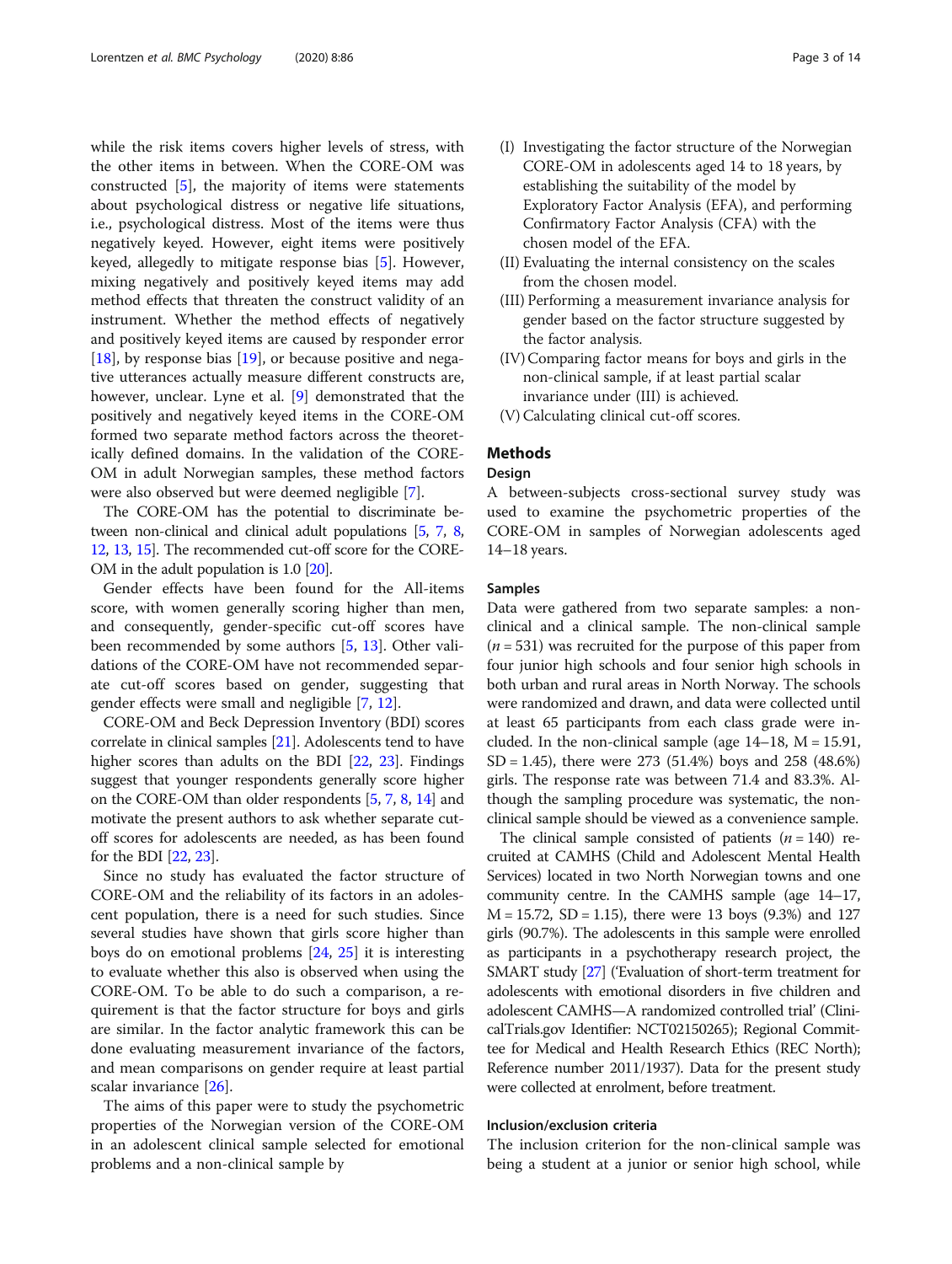the exclusion criterion was that the adolescent could not read or write Norwegian fluently. The inclusion criteria in the clinical sample were (1) age between 14 and 17 years; (2) a probable diagnosis of an emotional disorder as indicated by a score of at least 6 on the Strengths and Difficulties Questionnaire (SDQ) screening tool; and (3) maintenance of a maximum waiting time for necessary medical care of 6 weeks given by Norwegian health authorities. The exclusion criteria were (1) a diagnosis of pervasive developmental disorder (PDD); (2) psychotic symptoms; (3) anxiolytic or anti-depressant medication effects during the treatment period; and (4) inability to speak the Norwegian language.

# Ethics and consent

The study was performed in compliance with the Helsinki Declaration for research on humans and was approved by the REC North (Reference number 2011/ 1937).

All participants participated and consented according to the regulations governing the research project, with written parental consent provided for those under age 16 (REC North, Reference number 2011/1937). High scores on symptom and risk items were addressed by the responsible therapist or counsellor.

#### CORE-OM scoring

All participants completed the CORE-OM in Norwegian translation [[7\]](#page-12-0) on paper with a pen or pencil. All participants provided information regarding age and gender. The scoring procedure for both samples followed the guidelines for scoring from Barkham et al. [[3\]](#page-12-0).

#### Statistical analyses

Descriptive data for each of the 34 items, separately for the clinical and non-clinical sample, have been provided as [additional material.](#page-11-0)

The following procedure in evaluating the factor structure of the CORE-OM was performed: The sample was randomly split into two equally sized halves, stratified on sample (clinical/non-clinical) giving an equal proportion of cases from the clinical and non-clinical samples in each half. One of the sample halves was a training sample where an exploratory factor analysis (EFA) was done, and the other half was a testing sample where the chosen model from the EFA was tested using confirmatory factor analysis.

In the EFA, different solutions with varying number of factors was evaluated. Model fit information for each model, difference in model fit between subsequent factor solutions, and the meaningfulness of the Geomin rotated factor loadings was used to guide the choice of the number of factors.

The CFA was carried out on the chosen model from the EFA. The WLSMV estimator and delta parameterization was used [[26](#page-12-0)]. Model fit for the CFA was evaluated by the Chi-square test, the chi-square to degrees of freedom ratio, the RMSEA [[28\]](#page-12-0) and the CFI [[29\]](#page-12-0). A significant Chi-square test indicates significant model misfit, but the chi-square test is both a function of sample size and the amount of misfit so we rely mostly on the RMSEA and CFI for model fit evaluation. Models with a chi-square/df ratio < 2  $[30]$  $[30]$  $[30]$ . RMSEA below 0.05 and a CFI above 0.95 are typically considered to be well-fitting [[31\]](#page-12-0).

With the WLSMV estimator and using the default missing data handling method in Mplus, pairwise deletion is used to handle the missing observations. This means that a pair of observations is used in computing a polychoric correlation if both observations in the pair are observed. Overall, the covariance coverage percentage of data for the CFA part of the sample was between 96.1 and 100%, and with the highest proportion of missing observations for items 19 and 20 where 2.4 and 2.1%, respectively, were missing.

Outliers was evaluated by Cook's d in the CFA analysis. The Cook's d computes, for each subject, the overall influence that the subject has on the parameter estimates estimated in the analysis. Additional analyses without the individuals with the highest Cook's d values was performed, and there was noted a very small improvement in the fit indices in the CFA analysis when those cases were removed. Since the overall results and conclusions were not affected to a large degree by the outliers, our results were based on the whole sample.

Reliability was evaluated by computing McDonald's Omega [\[32](#page-12-0)–[34](#page-12-0)] for ordinal items, reporting a 95% confidence interval for the reliability parameter [\[35\]](#page-12-0). Omegas if item is deleted with 95% confidence intervals are also reported [\[36](#page-12-0)] We computed item to total (using the rest of the items) correlations by a procedure shown in Raykov & Marcoulides [\[37\]](#page-12-0) computing polyserial correlations.

Measurement invariance for gender is necessary for gender mean comparisons on CORE-OM scales. Measurement invariance was evaluated for a configural and a scalar model for the non-clinical sample. The low number of clinical boys in our study made it impossible to assess measurement invariance for gender using the clinical sample. With ordinal indicators Muthen & Muthen [[26\]](#page-12-0) recommends that factor loadings and thresholds as a unity, so metric invariance holding only factor loadings invariant between genders were not carried out. We compared the difference in model fit between the configural model and the scalar model was tested using the DIFFTEST option in Mplus. Modification indices were assessed for partial scalar invariance if full scalar invariance was not achieved through the DIFFTEST. Even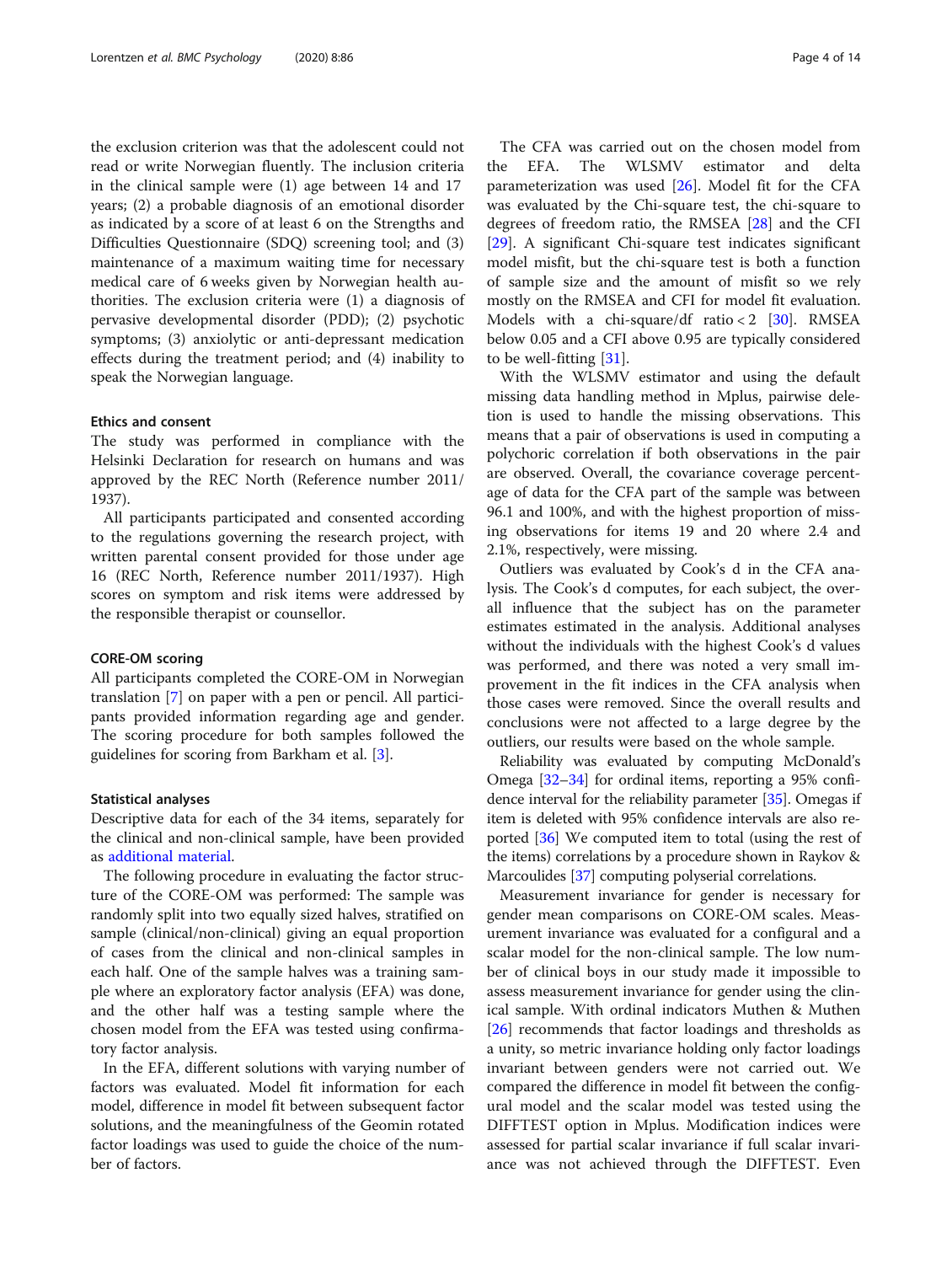though the use of modification indices are controversial, it is often considered, and Muthen & Muthen [[26](#page-12-0)] recommends that equality constraints for factor loadings and thresholds are relaxed in tandem. Following their recommendations, scale factors for items with freely estimated loadings and thresholds were fixed at one for identification purposes.

Mean gender differences on latent factors were evaluated in the final partial scalar model.

All factor analyses were performed in Mplus (version 7.4). Omega coefficients were computed within R using a procedure described by Peters [[33](#page-12-0)].

The acceptability of the data was assessed by analysing missing data. Chi-squared tests were conducted to explore the relationship between the missing items and groups and missing items and gender. ANOVA was conducted to determine whether there was a significant relationship between the missing items and age.

Jacobson and Truax's [[24](#page-12-0)] formula was used to calculate the cut-off score for discriminating between a clinical and non-clinical sample:

$$
\frac{mean_{clin}sd_{norm} + mean_{norm}sd_{clin}}{sd_{clin} + sd_{clin}}
$$

# Results

# Acceptability

A maximum omission of 10% of the items was used as an indication of acceptability for the CORE-OM. Nine participants (1.7%) with an omission rate greater than 10% were removed from the dataset: three from the junior high school sample and six from the senior high school sample.

# Exploratory factor analysis on the CORE-OM

EFAs with from one to six factors was performed. Factor solutions with one and two factors did not show good model fit. Three factors gave significantly better model fit than two factors, four factors gave significantly better model fit than three, five had significantly better model fit than four, and six was better than five according to a Chi-square difference test (see Table [1](#page-5-0) for model fit for the 1 to 6-factor solutions). The factor loadings for the five-factor solution are shown in Table [2.](#page-5-0)

The five-factor solution was chosen, since the sixfactor solution did not seem to add anything of substance. In Table [2](#page-5-0) the factor loadings above 0.30 for each item are shown in bold for the five-factor solution. Factor 1 is interpreted as a general problem factor. All items for this factor are negatively keyed, and is a mix of what the manual describes as symptoms of anxiety, depression, physical problems, trauma, functioning and subjective well-being. Factor 2 consists of four risk-to-self items, i.e. four of the six "risk" items load highest on this factor. In addition, items 23, 27 and 30 loaded nearly as high on this factor as on Factor 1. These items points to symptoms of depression. One option is to remove such cross-loading items, but it seems important to include questions about unhappiness and despair in a questionnaire measuring symptoms of depression or general emotional problems. The level of risk of self-harm and general emotional problems are likely correlated, and it is therefore natural to observe some cross-loadings for these items.

The eight items loading highest on the third factor were all positively keyed, so this latent variable can be interpreted as positive resources that the adolescent possesses.

Factor 4 has two high-loading items that are interpreted as risk-to-others items.

For the fifth factor, items 25, 26 and 33 are functioning items related to functioning/relations with other people. Item 31 and item 3 had a cross-loading on this factor that was nearly as high as the loading on the general factor. Both these items are related to relations to other people, but the positive framing of item 3 give a higher loading on the positive resources latent variable, while item 31 (irritability with others) can both be a result of problems with others but also something that is related to general problems.

This factor structure gave the most interpretable factors in our opinion. Even though we got a significantly better fit with six factors compared to five, the sixth factor loads highest only on item 8. This item has to do with physical problems or pain and is possibly related to somatic symptoms, which is not asked for in detail in CORE-OM. The six-factor solution is not shown here, but with very few exceptions, the items were loading on the same factors as in the five-factor solution.

The two-factor and three-factor solutions gave a general factor plus additional factors that were hard to interpret. The four-factor solution had a general factor, Risk to others, Positive items and Problems with others as possible interpretations, and the difference between this and the five-factor solution was mainly that the risk to self-items loaded on the general problems factor.

## Confirmatory factor analysis

A CFA was performed on the five-factor model that was selected from the EFA, using the other half of the sample.

In this analysis, all factor loadings were significantly different from zero (see Fig. [1](#page-6-0)). Item 19 showed a loading that indicated a low association to the Positive resources latent variable.

Model fit information for this analysis showed a significant  $\chi^2(517) = 956.7$  ( $p < .0005$ ), and  $\chi^2/df = 1.85$ ;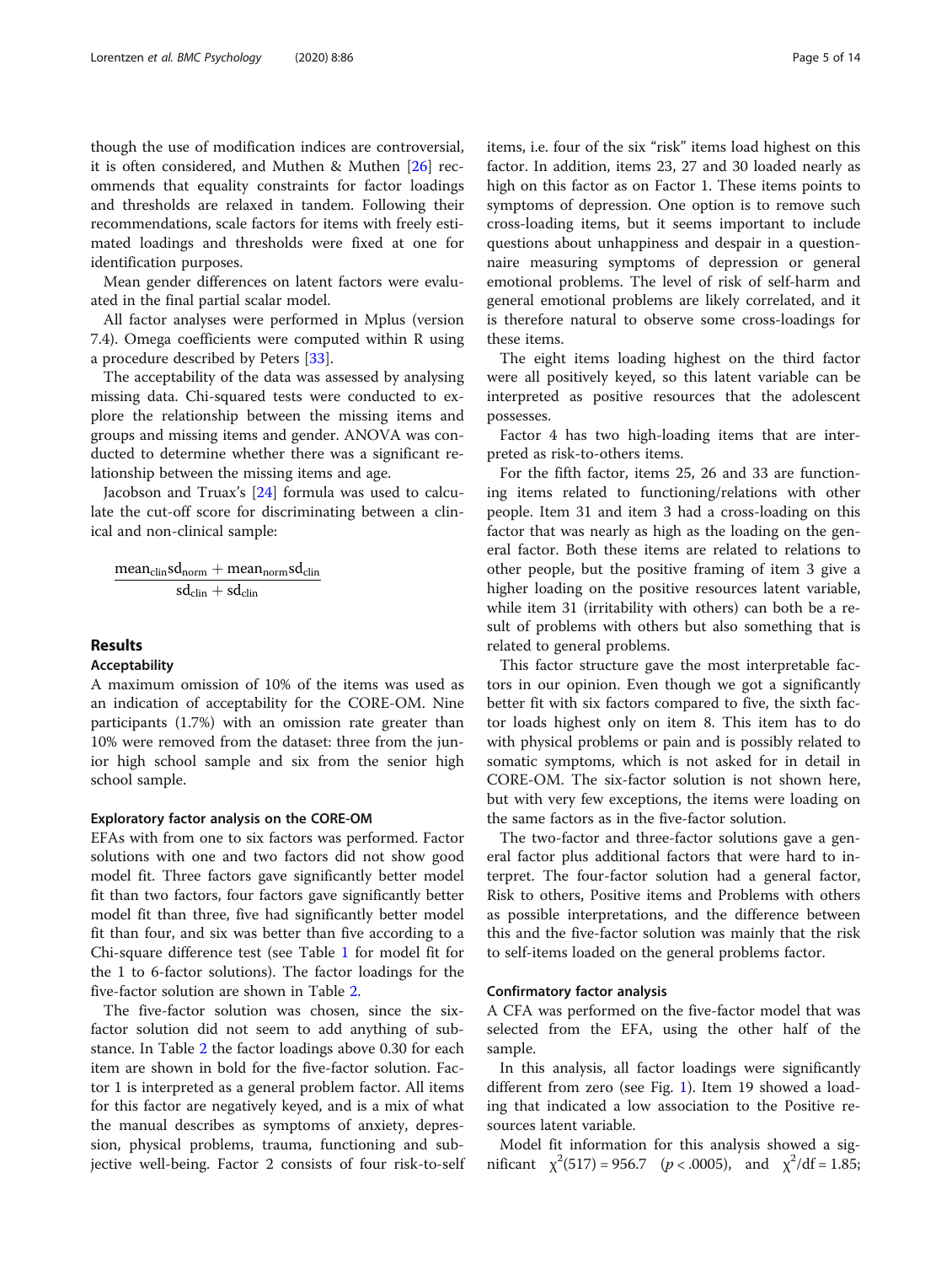| # of factors   | Chi-square | df  | <b>RMSEA</b> |       | <b>SRMR</b> | <b>Difference</b><br>$X^2(df)$ |
|----------------|------------|-----|--------------|-------|-------------|--------------------------------|
|                | $1544.3*$  | 527 | 0.076        | 0.942 | 0.078       |                                |
| 2              | $1124.1*$  | 494 | 0.062        | 0.964 | 0.063       | 2 vs. 1: $X^2(33) = 328.8^*$   |
| 3              | 817.8*     | 462 | 0.048        | 0.980 | 0.048       | 3 vs. 2: $X^2(32) = 257.0*$    |
| $\overline{4}$ | $686.2*$   | 431 | 0.042        | 0.985 | 0.040       | 4 vs. 3: $X^2(31) = 125.6^*$   |
| 5              | $562.3*$   | 401 | 0.035        | 0.991 | 0.032       | 5 vs. 4: $X^2(30) = 112.9^*$   |
| 6              | 482.8*     | 372 | 0.030        | 0.994 | 0.027       | 6 vs. 5: $X^2(29) = 83.1*$     |

# <span id="page-5-0"></span>Table 1 Model fit information EFA

 $* p < .0005$ 

# Table 2 Geomin rotated factor loadings for the five-factor solution (loadings above 0.30 are shown)

| Item                                                                                                 | $\mathbf{1}$ | $\overline{2}$ | Factor 3 | 4    | 5    |
|------------------------------------------------------------------------------------------------------|--------------|----------------|----------|------|------|
| 1 I have felt terribly alone and isolated                                                            | 0.53         |                |          |      |      |
| 2 I have felt tense, anxious or nervous                                                              | 0.83         |                |          |      |      |
| 5 I have felt totally lacking in energy and enthusiasm                                               | 0.49         |                |          |      |      |
| 8 I have been troubled by aches, pains or other physical problems                                    | 0.79         |                |          | 0.36 |      |
| 10 Talking to people has felt too much for me                                                        | 0.58         |                |          |      |      |
| 11 Tension and anxiety have prevented me doing important things                                      | 0.69         |                |          |      |      |
| 13 I have been disturbed by unwanted thoughts and feelings                                           | 0.70         |                |          |      |      |
| 14 I have felt like crying                                                                           | 0.66         |                |          |      |      |
| 15 I have felt panic or terror                                                                       | 0.68         |                |          |      |      |
| 17 I have felt overwhelmed by my problems <sup>a</sup>                                               | 0.67         |                |          |      |      |
| 18 I have difficulty getting to sleep or staying asleep                                              | 0.75         |                |          |      |      |
| 20 My problems have been impossible to put to one side                                               | 0.57         |                |          |      |      |
| 23 I have felt despairing or hopeless                                                                | 0.40         | 0.35           |          |      |      |
| 27 I have felt unhappy                                                                               | 0.42         | 0.42           |          |      |      |
| 28 Unwanted images or memories have been distressing me                                              | 0.46         |                |          |      |      |
| 29 I have been irritable when with other people                                                      | 0.35         |                |          |      | 0.32 |
| 30 I have thought I am to blame for my problems and difficulties                                     | 0.35         | 0.33           |          |      |      |
| 9 I have thought of hurting myself                                                                   |              | 0.74           |          |      |      |
| 16 I made plans to end my life                                                                       |              | 0.76           |          |      |      |
| 24 I have thought it would be better if I were dead                                                  |              | 0.85           |          |      |      |
| 34 I have hurt myself physically or taken dangerous risks with my health                             |              | 0.67           |          |      |      |
| 3 I have felt I have someone to turn to for support when needed                                      |              |                | 0.51     |      | 0.31 |
| 4 I have felt O.K. about myself                                                                      |              |                | 0.51     |      |      |
| 7 I have felt able to cope when things go wrong                                                      |              |                | 0.51     |      |      |
| 12 I have been happy with the things I have done                                                     |              |                | 0.60     |      |      |
| 19 I have felt warmth and affection for someone                                                      | 0.32         |                | 0.67     |      |      |
| 21 I have been able to do most things I needed to                                                    |              |                | 0.58     |      |      |
| 31 I have felt optimistic about my future <sup>a</sup>                                               |              |                | 0.71     |      |      |
| 32 I have achieved the things I wanted to                                                            |              |                | 0.65     |      |      |
| 6 I have been physically violent to others                                                           |              |                |          | 0.69 |      |
| 22 I have threatened or intimidated another person                                                   |              |                |          | 0.78 |      |
| 25 I have felt criticised by other people                                                            |              |                |          |      | 0.67 |
| 26 I have thought I have no friends                                                                  |              |                |          |      | 0.45 |
| 33 I have felt humiliated or shamed by other people                                                  |              |                |          |      | 0.87 |
| <sup>a</sup> Itams 17 and 31 have switched place in the English and Norwegian version of the CORE-OM |              |                |          |      |      |

Items 17 and 31 have switched place in the English and Norwegian version of the CORE-OM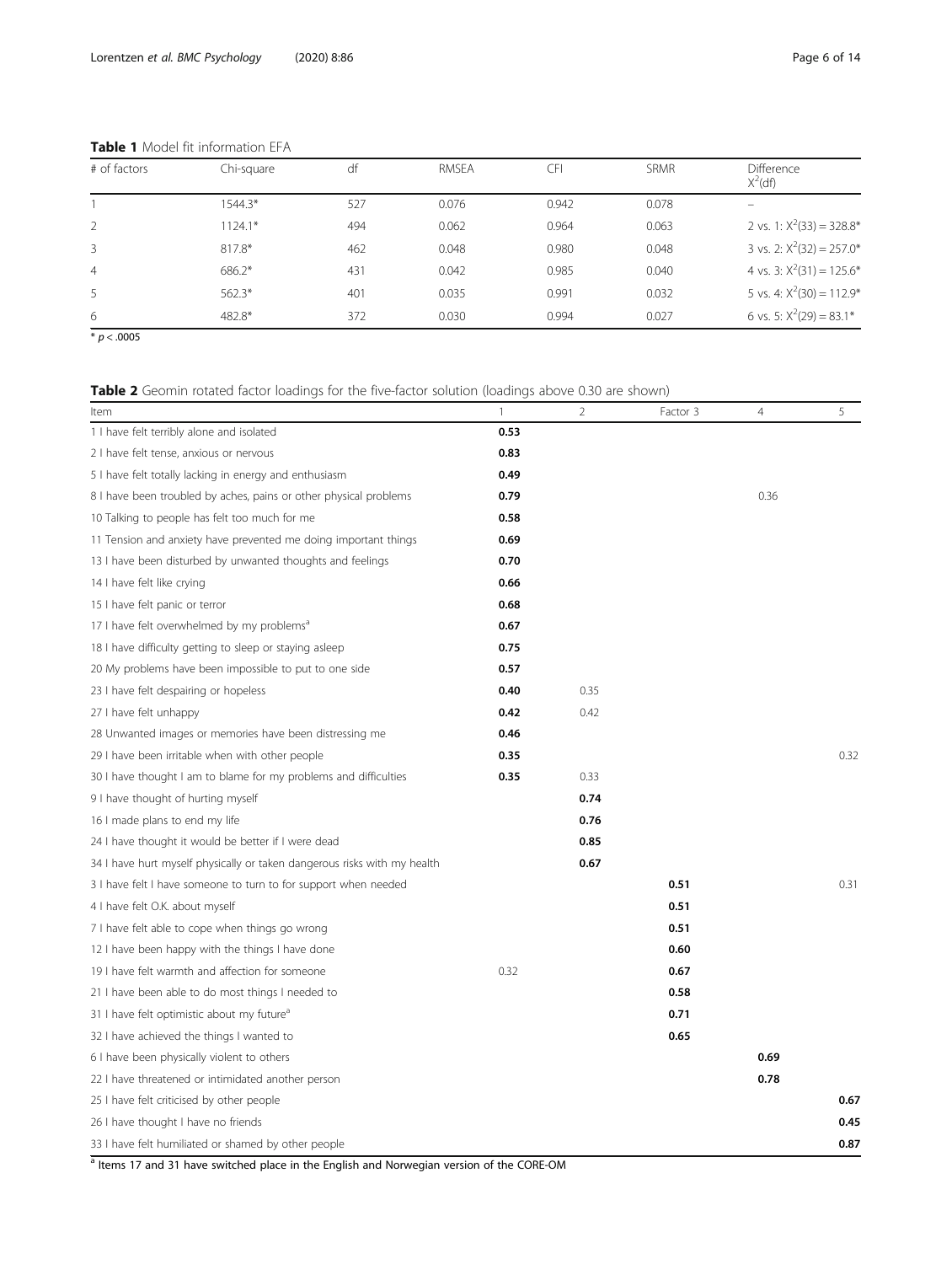RMSEA = 0.05 (90% CI: (0.045, 0.055)); CFI = 0.978. According to commonly used criteria for a "good" model, both the RMSEA and the CFI satisfy these benchmarks, as does the  $\chi^2$ /df ratio (< 2).

The estimated correlations between the latent variables showed high correlations among all factors except for the Risk-to-others latent variable.

# Reliability evaluation for the five factors: symptoms and problems, positive resources, risk to self, risk to others, problems with others

The CORE-OM items are measured on an ordinal (5 point Likert) scale. Therefore, we computed internal consistency reliability using the ordinal Omega coefficient [\[33](#page-12-0)]. Omega coefficients based on the CFA sample

<span id="page-6-0"></span>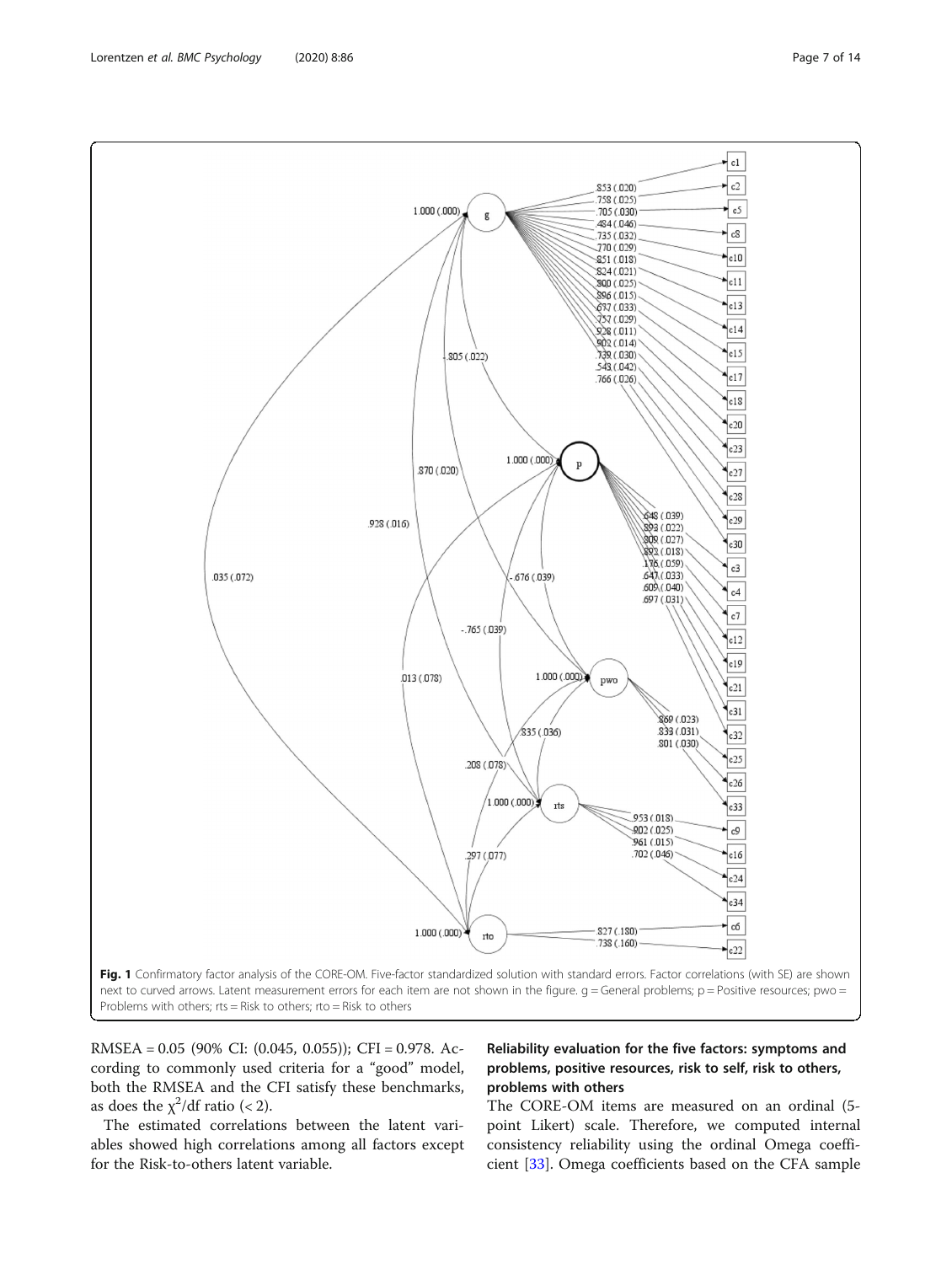are shown in Table 3. The omega if item deleted and item to total correlations are shown in Table 4.

Deleting one item from the scale, produces a small decrease in the reliability score for most of the items. For the general problem scale, reliability is not affected much by deletion of a single item, partly because of the large number of items in this scale. Reliability is maximized if item 8 ("I have been troubled by aches, pains or other physical problems ") is deleted with an increase from .958 to .960. Also, for item 29 there is an increase in Omega if the item is deleted. For the positive scale, item 19 ("I have felt warmth and affection for someone ") performs worst. Dropping this item increases the Omega reliability score from .881 to .897. For the Risk to self-scale, deleting item 34 ("I have hurt myself physically or taken dangerous risks with my health") increase the Omega coefficient slightly.

The item to total correlations gives similar results as the Omega if item deleted, with the same items as mentioned above associated with the lowest item-total correlations. Particularly item 19 may be problematic to include as an indicator of the positive resources latent variable.

# Measurement invariance for gender on the non-clinical sample

The configural model that allows all parameters to be estimated freely for the genders showed good model fit  $(\chi^2(1034) = 1610.4 \quad (p < .0005)$ , RMSEA = 0.046 (90% CI: (0.041, 0.050)), CFI = 0.969). Reasonable model fit for the configural model is necessary for further measurement invariance testing. The scalar model holding factor loadings and thresholds invariant across the genders had model fit:  $\chi^2(1153) = 1751.9 \quad (p < .0005)$ , RMSEA = 0.044 (90% CI: (0.040, 0.048)), CFI = 0.968. The DIFFTEST in Mplus showed significantly worse model fit for the scalar model compared with the configural model  $(\chi^2(119) = 207.1; p <$ 0.0005), indicating that holding all loadings and thresholds to be equal across genders are not warranted, so the requirement of full scalar invariance does not hold. Similar CFI and RMSEA values for the configural and scalar model could indicate that there are problems with a relatively few loadings and thresholds. Partial scalar invariance was therefore evaluated using modification indices.

Table 3 Omega coefficients based on the CFA sample

| Scale                | Ordinal Omega    | 95% confidence interval |
|----------------------|------------------|-------------------------|
| General problems     | .958             | (.952, .965)            |
| Positive resources   | .881             | (.861, .901)            |
| Problems with others | .862             | (.836, .887)            |
| Risk to self         | .931             | (.918, .943)            |
| Risk to others       | 576 <sup>a</sup> |                         |

a Spearman-Brown coeff

Table 4 Omega if item deleted and item to total correlations

|                        | Omega if item<br>deleted | 95% Cl <sup>a</sup> | Item to rest<br>correlation <sup>b</sup> |
|------------------------|--------------------------|---------------------|------------------------------------------|
| General problems       |                          |                     |                                          |
| Item 1                 | .955                     | (.947, .962)        | .783                                     |
| Item 2                 | .956                     | (.949, .963)        | .721                                     |
| Item 5                 | .957                     | (.950, .964)        | .668                                     |
| Item 8                 | .960                     | (.953, .966)        | .489                                     |
| Item 10                | .957                     | (.950, .964)        | .652                                     |
| Item 11                | .956                     | (.949, .963)        | .699                                     |
| Item 13                | .954                     | (.947, .962)        | .807                                     |
| Item 14                | .955                     | (.947, .962)        | .780                                     |
| Item 15                | .955                     | (.948, .962)        | .759                                     |
| Item 17                | .954                     | (.946, .961)        | .844                                     |
| Item 18                | .957                     | (.950, .964)        | .637                                     |
| Item 20                | .956                     | (.949, .963)        | .723                                     |
| Item 23                | .954                     | (.946, .961)        | .849                                     |
| Item 27                | .954                     | (.947, .962)        | .825                                     |
| Item 28                | .956                     | (.949, .963)        | .692                                     |
| Item 29                | .959                     | (.953, .966)        | .518                                     |
| Item 30                | .956                     | (.949, .963)        | .705                                     |
| Positive resources     |                          |                     |                                          |
| Item 3                 | .869                     | (.847, .891)        | .614                                     |
| Item 4                 | .859                     | (.835, .882)        | .692                                     |
| Item 7                 | .856                     | (.832, .880)        | .715                                     |
| Item 12                | .848                     | (.823, .874)        | .792                                     |
| Item 19                | .897                     | (.879, .914)        | .288                                     |
| Item 21                | .870                     | (.849, .892)        | .605                                     |
| Item 31                | .867                     | (.845, .890)        | .621                                     |
| Item 32                | .863                     | (.840, .886)        | .670                                     |
| Risk Self              |                          |                     |                                          |
| Item 9                 | .896                     | (.876, .915)        | .698                                     |
| Item 16                | .901                     | (.883, .920)        | .723                                     |
| Item 24                | .909                     | (.892, .926)        | .662                                     |
| Item 34                | .932                     | (.919, .945)        | .575                                     |
| <b>PWO<sup>c</sup></b> |                          |                     |                                          |
| Item 25                |                          |                     | .726                                     |
| Item 26                |                          |                     | .639                                     |
| Item 33                |                          |                     | .648                                     |
| <b>Risk Others</b>     |                          |                     |                                          |
| Item 6                 |                          |                     | .610 <sup>d</sup>                        |
| Item 22                |                          |                     |                                          |

<sup>a</sup> See Dunn, Baguley & Brunsden [\[35](#page-12-0)]; <sup>b</sup>Polyserial correlations between the item and the total (without the item) of the scale; <sup>c</sup>Problems with others; d Polychoric correlation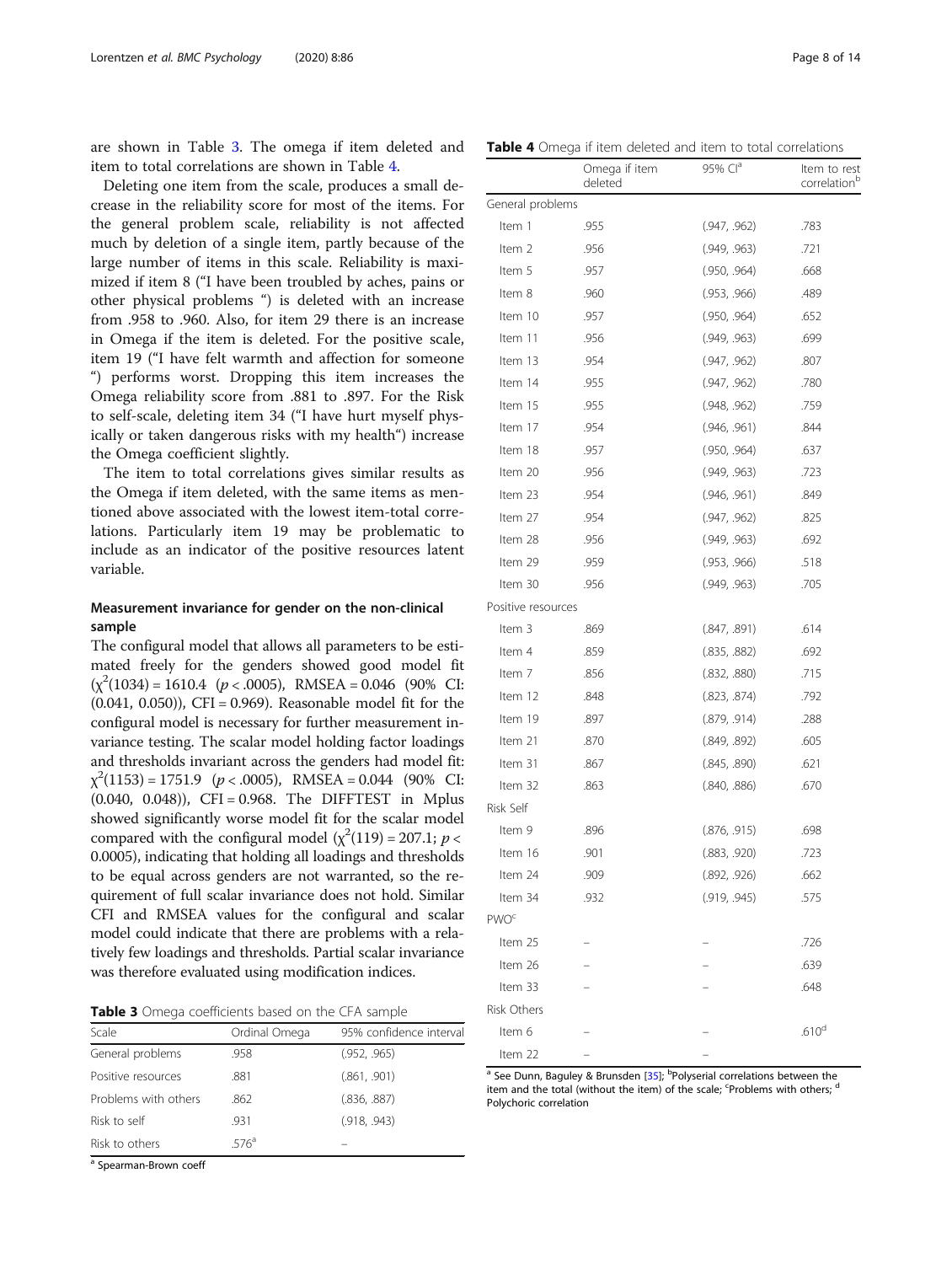The largest modification index for the scalar model was associated with the lowest threshold for item 14 ("I have felt like crying"). This is the item with a large difference in the distribution for boys and girls. Relaxing the loading and the threshold constraints for this item made model fit slightly better, but still the DIFFTEST was significant:  $\chi^2(115) = 174.1$  (p < 0.0005). Next, we relaxed the loading and thresholds for item 29, and the DIFFTEST was still significant:  $\chi^2(111) = 161.5$  ( $p < 0.0005$ ).

We did modify the scalar model by relaxing the constraints one by one according to the largest modification index. Table 5 shows the steps taken in this process:

The items that the data indicate might be most problematic to establish scalar invariance are shown in Table 5. Item 14 has very different distribution for boys and girls. Maybe including an item about crying is not a good idea when assessing differences on emotional problems for boys and girls. Admitting to crying is probably very different for the genders, and a boy and a girl with the same amount of problems might answer this question very differently (gender specific differences). Item 4 has the same tendency as for item 14 with a much higher proportion of boys reporting satisfaction with themselves than girls. Items 19 and 29 had the lowest standardized loadings both for boys and girls.

# Gender differences on the latent factors

Based on the final partial scalar model (E), there was a significant gender difference in the factor means for the General problems latent variable  $(z = -7.52; p < .0005;$ boys scoring lower than girls), Positive resources  $(z =$ 5.46;  $p < .0005$ ; boys scoring higher than girls), Problems with others  $(z = -5.02; p < .0005;$  boys scoring lower than girls), and Risk-to-others  $(z = 3.11; p = .002;$  boys scoring higher than girls). There were no significant differences between boys and girls on the latent Risk-toself variable.

Table 5 Steps in showing partial scalar invariance

# Clinical cut-off score

Clinical cut-off scores were estimated by employing Jacobson and Truax' [[38\]](#page-12-0) formula.

Before calculating the cut-off score, participants in the non-clinical sample that reported being in treatment were excluded  $(n = 23)$ . The estimated CORE-OM allitems cut-off score according to Jacobson and Truax' formula was 1.31 (girls: 1.44; boys: 1.02). For the 17-item general distress scale the cut-off was 1.51 (girls: 1.69; boys: 1.09).

# **Discussion**

The main findings in this validation of the CORE-OM in a mid-adolescent sample were a new factor solution and a higher cut-off score than reported in adult samples. The EFA resulted in a five factor solution, and the factor contents were interpreted as general problems, positive resources, risk to self, risk to others, and problems with others. The CFA model fit for this model was good. The measurement invariance analysis for gender should not be performed without modification of the scale. The clinical cut-off score based on the all-item total was higher than in an adult sample. Both the all item total and general problems cut-off score showed gender difference.

# Factor analysis and reliability

From the exploratory factor analysis, based on the training part of the training sample, a five-factor model was interpreted to be the best candidate for model evaluation. In the EFA, this model had improved model fit over factor solutions with less factors, and had factors that were interpreted as General problems, Positive resources, Risk to self, Risk to others and Problems with others. In the following confirmatory factor analysis, done on the testing part of the sample, model fit for this model can be characterized as good.

The developers of the CORE-OM manual describes the instrument as a four-dimensional measure with

|           | <b>I WATE S</b> Steps in Showing partial Search invariance |                  |                             |            |                                                    |  |  |
|-----------|------------------------------------------------------------|------------------|-----------------------------|------------|----------------------------------------------------|--|--|
| Step      | Largest modification index                                 | Chi-square (df)  | <b>RMSEA</b><br>$(90\%$ CI) | <b>CFI</b> | <b>DIFFTEST</b><br>(Configural vs. partial scalar) |  |  |
| A         | Item $14a$<br>Threshold 1                                  | 1713.8 (1149)*** | $0.043$ (0.039, 0,047)      | 0.970      | $\Delta x^2(115) = 174.1***$                       |  |  |
| B         | Item 29 <sup>b</sup><br>Loading                            | 1702.2 (1145)*** | $0.043$ (0.038, 0,047)      | 0.970      | $\Delta x^2(111) = 161.5***$                       |  |  |
| $\subset$ | Item $4c$<br>Threshold 3                                   | 1679.3 (1141)*** | $0.042$ (0.038, 0,046)      | 0.971      | $\Delta x^2(107) = 140.7^*$<br>$p = .016$          |  |  |
| D         | Item 31 <sup>d</sup><br>Loading                            | 1665.9 (1137)*** | $0.042$ (0.037, 0,046)      | 0.972      | $\Delta x^2(103) = 127.3$<br>$p = 0.053$ n.s.      |  |  |
| E         | Item 19 <sup>e</sup> Threshold 4                           | 1662.0 (1133)*** | $0.042$ (0.038, 0,046)      | 0.972      | $\Delta x^2(99) = 117.8$ ,<br>$p = .10$ n.s.       |  |  |

 $* p < 0.05$ ,  $*** p < 0.005$ . n.s. non-significant. <sup>a</sup> I have felt like crying; <sup>b</sup> I have been irritable when with other people; <sup>c</sup> I have felt O.K. about myself; <sup>d</sup> I have felt overwhelmed by my problems; <sup>e</sup> I have felt warmth and affection for someone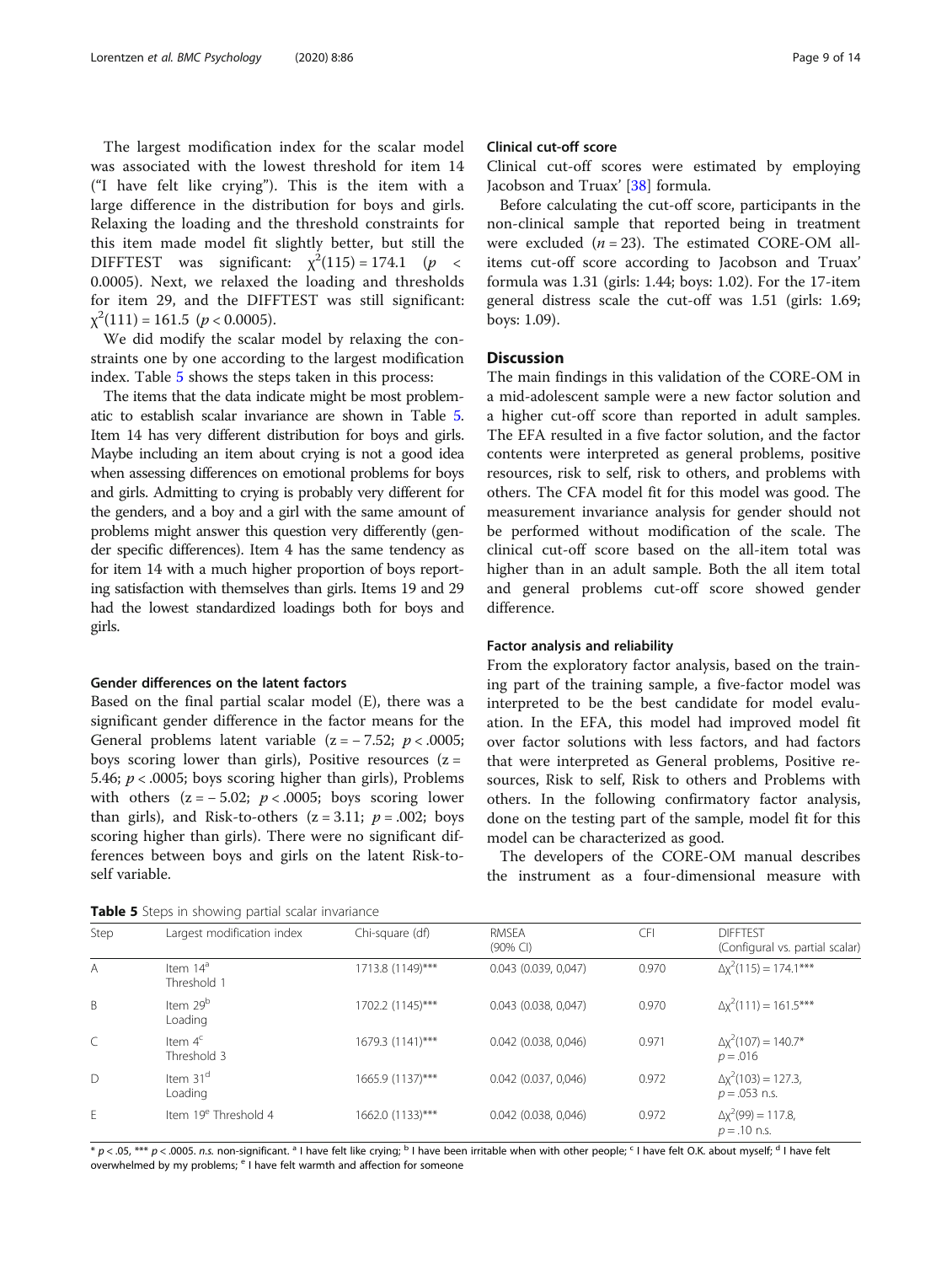dimensions of Subjective well-being, Problems, Functioning and Risk  $[6]$ . There may be many reasons why data from the present youth sample yielded a different factor structure. We believe that one main reason for this is that eight of the 34 items are positively keyed. Lyne et al. (2006) [\[9](#page-12-0)] showed that for CORE-OM on an adult sample, method factors related to positive and negative wording of the items played a role in achieving acceptable model fit. In our sample, all the eight positively keyed items loaded on the same factor in the fivefactor EFA. It seems that when the adolescents answer these items, the positive resources in their lives are prompted, rather than just negative aspects. This highlights that assuming that a low score on a positively keyed item reflects the same as a high score on a negatively keyed item is problematic. According to the tripartite theory of anxiety and depression [\[39](#page-12-0)] negative affect and lack of positive affect may represent separate dimensions of internalizing problems. The current factor solution supports that negative affect and lack of positive affect are not two sides of the same coin.

Combining all the positively keyed items to a separate subscale not only solves the problem of reversed items, but also produces a substantially easier subscale to interpret than the theoretically derived Well-being scale, since it reflects resources, wellbeing and self-efficacy.

Incidentially, one of the positively keyed items had a much lower factor loading in the CFA than the other items. Although item 19 ("I have felt warmth and affection for someone») is positively keyed it differs in content from the rest of the positive items. This item may measure traits like empathy or affection directed towards other people, and not necessarily positive feelings about themselves. Also, removing this item from the scale improves the Omega reliability score by nearly 0.02, and this item had an item to rest-correlation below 0.30. One other reason for the low factor loading for item 19 may be that the Norwegian translation of the word "affection" is a word that is probably not used among Norwegian adolescents nowadays. Thus, a revision of the Norwegian translation is recommended.

The risk items split into two distinct factors. The risk to others items (item 6 and 22) correlates highly with each other but little with the other items in the questionnaire. We also see this through low factor correlations between the latent Risk-to-others variable and the other four latent variables in the CFA. In the EFA, a Risk to other scale shows up early, although it is questionable whether these two items cover a large enough range of such a dimension.

The Risk to self-dimension seems more robust, having a high reliability score for the internal consistency. The factor correlation between Risk-to-self and General problems is very high (> 0.90), and this seems natural as having many symptoms of problems may impact selfharm and suicidal ideation. Cross-loadings between Risk-to-self and General problems were evident for the items "I have felt despairing or hopeless" and "I have felt unhappy". Although such items may indirectly indicate risk of self-harm, we believe that these items are more direct indicators of the severity of of emotional problems.

The reliability analysis revealed that the Omega would increase slightly if item 34 "I have hurt myself physically or taken dangerous risks with my health" was removed from the scale. This item may or may not be related to intensions of self-mutilations or suicide. The other items within the Risk to self-scale are more directly associated with such intentions, while taking dangerous risks may be sensation-seeking behavior not directly associated with self-harm intentions.

For the General problems scale, half (17) of the CORE-OM items loaded highest on this variable in the EFA. For this scale, the Omega reliability would improve slightly if the items 8 and 29 were removed from the scale, and these two items had the lowest item to rest correlations for the items within the General problems scale. Item 8 ("I have been troubled by aches, pains or other physical problems ") may be caused by mental health issues but can also be a result of injuries, physical disease and other issues not related to emotional problems. Increased reliability removing this item from the general problem scale may be an indication of this. For item 29 ("I have been irritable when with other people") was probably the item that was most difficult to place. It loaded moderately on the General problem latent variable, and cross-loaded on the Problems with others latent variable. To be irritable when with others can be an indicator of problems with the functioning with others, but can also be an indicator of emotional problems since irritability may be associated with several traits or conditions [[40\]](#page-12-0).

Finally, items 25, 26 and 33 loaded on the Problems with others factor. These items have to do with relationships with others. Lyne et al. [\[9](#page-12-0)] pointed at the same three items as belonging to a common factor. After accounting for a general distress factor, these three items were the only items that had meaningful loadings on their residualized Functioning factor. This highlights that feelings of humiliation or critique from others and having no friends may form a separate factor in the CORE-OM instrument.

# Measurement invariance for gender

We did a measurement invariance analysis for gender, to evaluate whether it is reasonable to make mean comparisons between girls and boys using CORE-OM.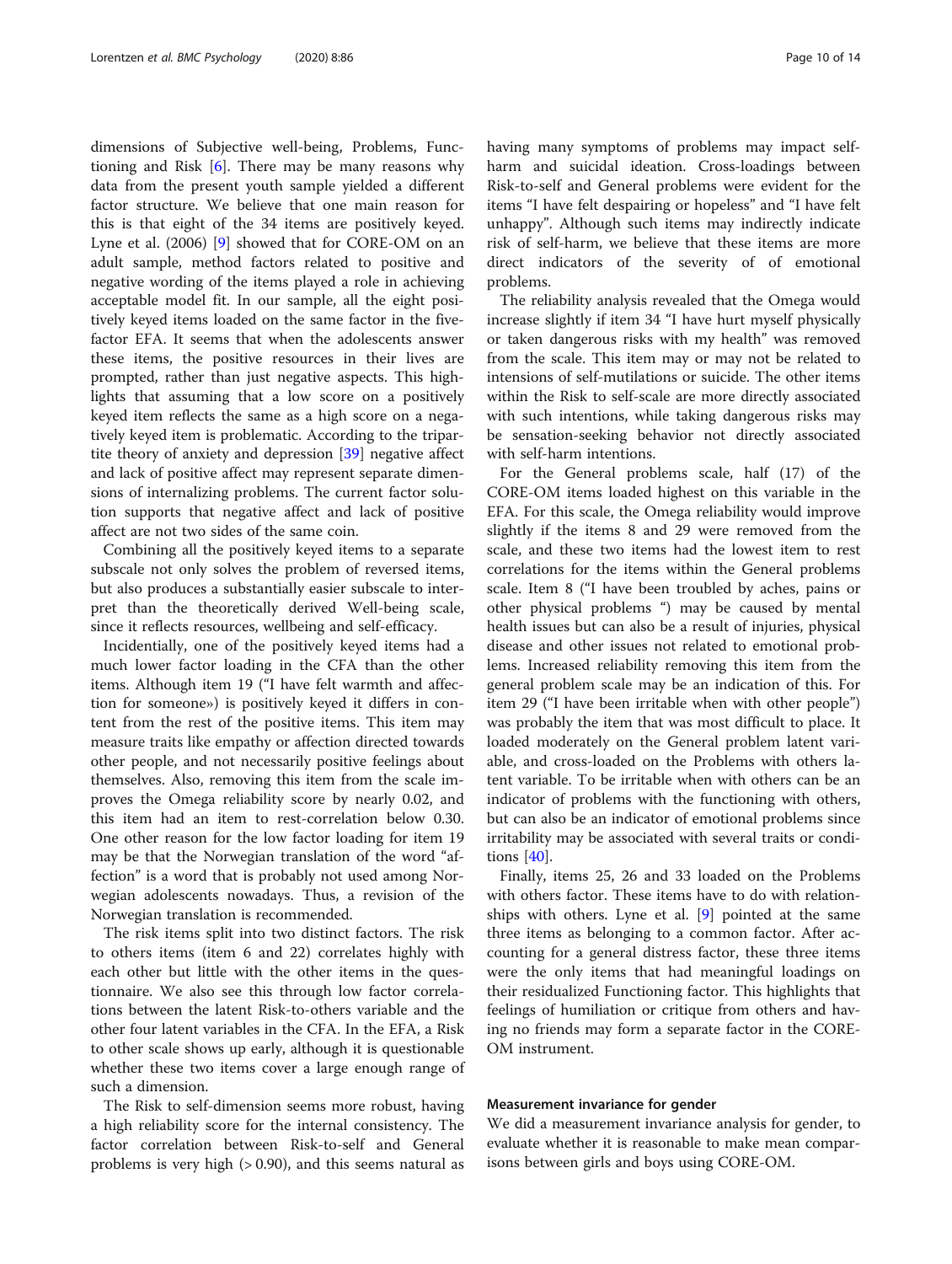Comparing the configural model and full scalar model, we found that scalar model fit significantly worse than the configural model, and this indicates that one cannot compare means for boys and girls without modifications to the scales. After 4–5 steps of relaxing constraints in the scalar model, we found a partial scalar model that did not fit significantly worse than the configural model. In comparing means for boys and girls on the CORE-OM scales, one should probably be careful in using the items 14, 29, 4, 31 and 19.

Different researchers rely on different fit statistics when evaluating measurement invariance Putnick and Bornstein [[41](#page-12-0)] show that many consider that a small change in CFI or RMSEA going from a configural to a scalar model could indicate scalar invariance. The change in CFI and RMSEA shown for gender invariance in the non-clinical sample in the present study, is very small, and within the limits of full scalar invariance mentioned by Putnick and Bornstein [\[41](#page-12-0)]. However, it is problematic if one chooses the change in  $\chi^2$  as criterion for invariance when it is non-significant and other criteria when it is significant. We used a data driven method (modification indices) instead to establish partial scalar invariance. Partial scalar invariance can be concluded when a large majority of the items on the factors is invariant  $[42]$  $[42]$  The use of modification indices is also controversial [\[41](#page-12-0)], but can be helpful in determining items that are problematic. For example, our analysis showed that item 14 in CORE-OM ("I have felt like crying") may be an item that is problematic to include when symptoms of depression or anxiety are to be compared between the genders. Boys and girls report very differently on this item, and this difference cannot be attributed only to the amount of emotional problems on the latent scale the adolescents have but also to some gender specific traits.

#### Gender differences in the non-clinical sample

We compared factor means for male and female adolescents in the non-clinical group using the final partial scalar model. Boys and girls differed on four of the five latent variables. A non-significant difference between the genders was found for the risk to self-variable. For the non-clinical group few adolescents had thoughts of selfharm. The girls scored higher than boys did on the general factor, and that has also been shown in other studies [[5,](#page-12-0) [13](#page-12-0)]. Boys scored significantly higher on the risk to others factor. This is consistent with other validations of the scale  $[7, 14]$  $[7, 14]$  $[7, 14]$ .

For the positive resources latent variable, girls scored significantly lower than boys. Finally, for the Problems with others factor the girls scored higher than boys. The items in this scale have to do with feelings of having been criticized, humiliated, made shameful or having no friends, and are as such about emotional relations with others. Girls tend to use emotional coping skills more often than boys, and help from others, while boys tend to devaluate such emotional expressions  $[43]$ , hence stronger feelings related to emotional relationships can be the result. In the Japanese version of CORE-OM the female participants showed lower scores on "close relationships" subscales [[14\]](#page-12-0).

Factor correlations between the latent variables in the chosen factor solution were high, except for those involving risk to others. Similar gender differences for general emotional problems, positive resources and problems with others can be a sign that related concepts are being involved.

# Mixing positive and negative items in a questionnaire

Lyne et al. [[9\]](#page-12-0) concluded their article, studying 2140 adult patients, that the most useful scoring method of the CORE-OM would be to compute a general total score based on the 28 non-risk items and a risk total based on the remaining six items. The main difference between the 17-item general problems scale from the present study and the 28-item non-risk scale is the exclusion of the positively keyed items from the 17-item version.

One of the reasons for including both positively and negatively keyed items in a questionnaire is to reduce acquiescence bias (response style bias, respondents tending to agree with statements)  $[44]$ . However, positively and negatively keyed items may involve different cognitive processes [\[45](#page-12-0), [46](#page-13-0)] and this is one of the reasons that a positive item latent variable showed up in the EFA. It is a paradox that including some positively keyed items in a questionnaire consisting mostly of negatively keyed items, in order to mitigate acquiescence bias, seems to confuse the responders and therefore makes the instrument less valid and scales less reliable.

# Clinical cut-off score

The original validation of the CORE suggested a clinical cut-off of 1.2 [\[5](#page-12-0)], and later validations have suggested a cut-off point as low as 1.0 [[47](#page-13-0)] to define clinical caseness. However, in these adolescent samples, the cut-off score on the All-items CORE-OM was 1.31, 1.44 (girls) and 1.02 (boys). This finding needs to be replicated, but it corresponds well with the finding that youths also score higher than adults on the BDI [\[22](#page-12-0), [23](#page-12-0)]. Consistent of the results from the present study we also recommend the 17-item factor as a measure of general problems. The positively keyed items do not interfere with this factor and the problem with others items are also excluded. In this way we have a more reliable measure on emotional problems and the cut-off scores for this factor is suggested as an alternative to the established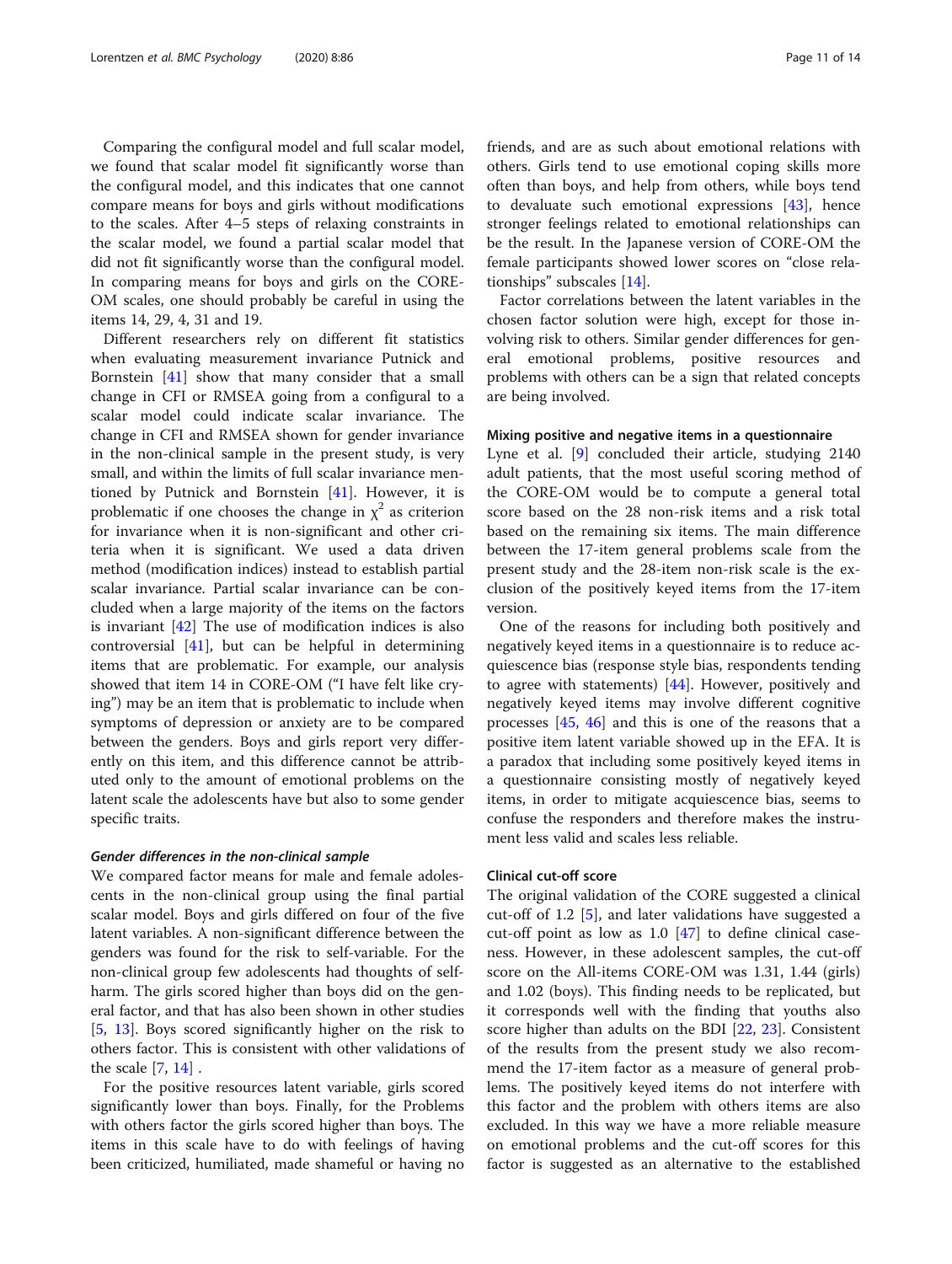<span id="page-11-0"></span>All items minus Risk score. The rationale for this is that the All items minus Risk 28-item score includes all reversed items, and may thus actually underestimate the level of emotional distress experienced by patients. The cut-off scores for both All-items and the 17-items general distress factor show gender differences, with girls scoring higher than boys and a higher score than in adult samples [[7\]](#page-12-0). We suggest that the cut-off scores either is gender specific or that the cut-off for gender combined is set lower to accommodate for the boys lower scoring, as suggested by Connell et al. [[47\]](#page-13-0).

#### **Limitations**

The clinical sample may not be representative of the entire CAMHS population due to the sample being preselected based on symptoms of emotional problems. Furthermore, patients evaluated as suicidal were excluded from the sample because they could not be subjected to the 6-week waiting condition. However, since the CORE-OM was mainly developed to monitor outpatient treatment and is not the outcome measure of choice for psychosis or conduct disorder, the present clinical sample probably has a high density of the phenomena that the CORE-OM was designed to monitor.

The age span in the non-clinical sample was 14–18, while the age range in the clinical sample was 14–17. The reason for this is that Norwegian CAMHS receives only those younger than age 18 as patients, while youths 18 and older are referred to mental health services for the adult population. However, in high school, enrolment in different grades is based on the year of birth. We decided not to exclude the 18-year-olds from the non-clinical sample. Furthermore, the mean age in the two samples is similar.

Due to the low rate of males in the clinical sample, the mean and standard deviation in the male clinical sample used in the Jacobson and Truax formula have large standard errors. Therefore, the clinical cut-offs for boys are encumbered with uncertainty.

## Conclusions

Although the present version of CORE-OM shows promising psychometric properties, there are some challenges with the instrument. Leaning on van Sonderen et al. [[48](#page-13-0)] and Suárez-Alvarez et al. [[44\]](#page-12-0), we believe that using a mix of positively and negatively keyed items should be avoided, if the intention is not to measure separate dimensions. However, the five-factor solution found in this validation both had a good model fit, and not the least, yielded clinically meaningful subscales. According to the factors found in this study we recommend the 17-item factor as a more reliable measure of general problems. Comparing means for gender in non-clinical samples should not be done without modification of the general emotional

problem and the positive resources scales. This should be objectives for future revisions of the scale.

#### Supplementary information

Supplementary information accompanies this paper at [https://doi.org/10.](https://doi.org/10.1186/s40359-020-00459-5) [1186/s40359-020-00459-5](https://doi.org/10.1186/s40359-020-00459-5).

Additional file 1.

#### Abbreviations

CORE-OM: Clinical Outcome in Routine Evaluation-Outcome Measure; EFA: Exploratory Factor Analysis; CFA: Confirmatory Factor Analysis; BDI: Becks Depression Inventory; SDQ: Strengths and Difficulties Questionnaire; CAMH S: Child and Adolescent Mental Health Services; ANOVA: Analysis of Variance; WLSMV: Weighted Least Squares Means and Variance adjusted; RMSEA: Root Mean Square Residual; CFI: Comparative Fit Index

#### Acknowledgements

We would like to thank the clinicians and administrative staff management. We want to express our deep gratitude to all the participants.

#### Authors' contributions

VL wrote the manuscript, were active in designing the study for both samples, collecting and analyzing the data. BHH conducted the analysis and in writing of the analysis and result section and contributed in writing of all parts of the manuscript. KL, KS & CMM were active in designing and collection of the non-clinical data as a part of KS & CMM's master thesis [[49](#page-13-0)]. IS was active in designing, collecting and analyzing the study for both samples and in the writing of all parts of the manuscript. All authors revised and approved the final manuscript.

#### Funding

The study was financed from the Northern Norway Regional Health Authority, through project number: PFP1110–13, PFP1112–13 and HNF1383– 17, The pilot project received financial support from The Regional Centre for Child and Youth Mental Health and Child Welfare-North. The funding body had no role in designing the study or collection, analysis, and interpretation of data or in writing the manuscript.

#### Availability of data and materials

The datasets generated and analysed during the current study and the full study protocol are available from the corresponding author on reasonable request.

#### Ethics approval and consent to participate

The study was performed in compliance with the Helsinki Declaration for research on humans and was approved by the Regional Committees for Medical and Health Research Ethics (REC North). Reference number 2011/ 1937. All participants participated and consented according to the regulations in the research project, also with written parental consent for those under age 16 (REC North, Reference number 2011/1937).

#### Consent for publication

Consent to publish was given from every participant and parents when warranted according with the Helsinki Declaration for research on humans and was approved by the REC North (Reference number 2011/1937).

#### Competing interests

The authors declare that they have no conflicts of interest.

#### Author details

<sup>1</sup>Department of Psychology, Faculty of Health Sciences, UiT The Arctic University of Norway, P.O. Box 6050 Langnes, N-9037 Tromsø, Norway. <sup>2</sup>Department of Child and Adolescent Mental Health, Divisions of Child and Adolescent Health, University Hospital of North Norway, 9038 Tromsø, Norway. <sup>3</sup>The Regional Centre for Child and Adolescent Mental Health -North, Faculty of Health Sciences, UiT The Arctic University of Norway, 9037 Tromsø, Norway. <sup>4</sup>The Norwegian Labour and Welfare Administration (NAV) Employment Advisory Services in Troms and Finnmark, 9811 Vadsø, Norway.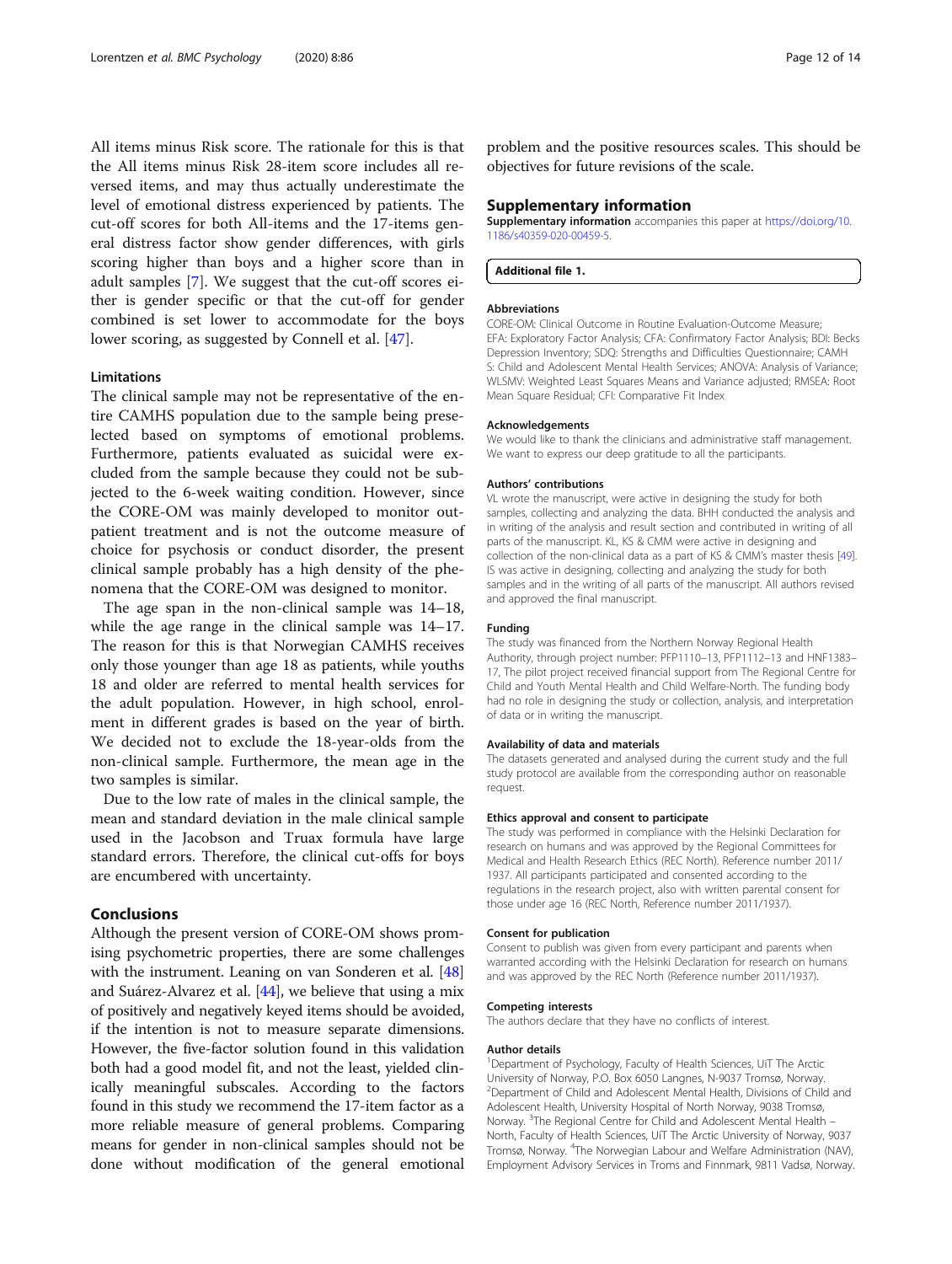<span id="page-12-0"></span>5 Substance use and Psychiatry unit, Department of Substance Use and Addiction Medicine, Clinic for Mental Health and Substance Use, Nordland Hospital, 8076 Bodø, Norway. <sup>6</sup>Clinic for Mental Health and Substance Use, University Hospital of North Norway, 9291 Tromsø, Norway.

# Received: 11 February 2020 Accepted: 6 August 2020 Published online: 20 August 2020

#### References

- 1. Kessler RC, Amminger GP, Aguilar-Gaxiola S, Alonso J, Lee S, Üstün TB. Age of onset of mental disorders: a review of recent literature. Curr Opin Psychiatry. 2007;20:359–64.
- 2. Lambert MJ, Whipple JL, Hawkins EJ, Vermeersch DA, Nielsen SL, Smart DW. Is it time for clinicians to routinely track patient outcome? A meta-analysis. Clin Psychol Sci Pract. 2003;10:288–301.
- Barkham M, Evans C, Margison F, McGrath G, Mellor-Clark J, Milne D, et al. The rationale for developing and implementing core outcome batteries for routine use in service settings and psychotherapy outcome research. J Ment Health. 1998;7:35–47.
- 4. Barkham M, Leach C, Lucock M, Evans C, Margison F, Mellor-Clark J, et al. Service profiling and outcomes benchmarking using the CORE-OM: toward practice-based evidence in the psychological therapies. Clinical outcomes in routine evaluation-outcome. J Consult Clin Psychol. 2001;69:184–96.
- 5. Evans C, Connell J, Barkham M, Margison F, McGrath G, Mellor-Clark J, et al. Towards a standardised brief outcome measure: psychometric properties and utility of the CORE-OM. Br J Psychiatry. 2002;180:51–60.
- 6. Evans C, Mellor-Clark J, Margison F, Barkham M, Audin K, Connell J, et al. CORE: clinical outcomes in routine evaluation. J Ment Health. 2000;9:247–55.
- 7. Skre I, Friborg O, Elgarøy S, Evans C, Myklebust LH, Lillevoll K, et al. The factor structure and psychometric properties of the clinical outcomes in routine evaluation - outcome measure (CORE-OM) in Norwegian clinical and non-clinical samples. BMC Psychiatry. 2013;13:99.
- 8. Elfström ML, Evans C, Lundgren J, Johansson B, Hakeberg M, Carlsson SG. Validation of the Swedish version of the clinical outcomes in routine evaluation outcome measure (CORE-OM). Clin Psychol Psychother. 2013;20: 447–55.
- Lyne KJ, Barrett P, Evans C, Barkham M. Dimensions of variation on the CORE-OM. Br J Clin Psychol. 2006;45:185–203.
- 10. Bedford A, Watson R, Lyne J, Tibbles J, Davies F, Deary IJ. Mokken scaling and principal components analyses of the CORE-OM in a large clinical sample. Clin Psychol Psychother. 2010;17:51–62.
- 11. Barkham M, Mellor-Clark J, Connell J, Cahill J. A CORE approach to practicebased evidence: a brief history of the origins and applications of the CORE-OM and CORE system. Couns Psychother Res. 2006;6:3–15.
- 12. Kristjánsdóttir H, Sigursson BH, Salkovskis P, Ólason D, Sigurdsson E, Evans C, et al. Evaluation of the psychometric properties of the Icelandic version of the clinical outcomes in routine evaluation-outcome measure, its transdiagnostic utility and cross-cultural validation. Clin Psychol Psychother. 2015;22:64–74.
- 13. Palmieri G, Evans C, Hansen V, Brancaleoni G, Ferrari S, Porcelli P, et al. Validation of the Italian version of the clinical outcomes in routine evaluation outcome measure (CORE-OM). Clin Psychol Psychother. 2009;16: 444–9.
- 14. Uji M, Sakamoto A, Adachi K, Kitamura T. Psychometric properties of the Japanese version of the clinical outcomes in routine evaluation-outcome measure. Compr Psychiatry. 2012;53:600–8.
- 15. Viliū nienė R, Evans C, Hilbig J, Pakalniškiene V, Danilevičiute V, Laurinaitis E, et al. Translating the clinical outcomes in routine evaluation outcome measure (CORE-OM) into Lithuanian. Nord J Psychiatry. 2013;67:305–11.
- 16. Connell J, Barkham M, Mellor-Clark J. Mental health CORE-OM norms of students attending university counselling services benchmarked against an age-matched primary care sample. Br J Guid Couns. 2007;35:41–57.
- 17. Twigg E, Cooper M, Evans C, Freire E, Mellor-Clark J, McInnes B, et al. Acceptability, reliability, referential distributions and sensitivity to change in the young person's clinical outcomes in routine evaluation (YP-CORE) outcome measure: replication and refinement. Child Adolesc Ment Health. 2016;21:115–23.
- 18. Conrad KJ, Wright BD, McKnight P, McFall M, Fontana A, Rosenheck R. Comparing traditional and rasch analyses of the Mississippi PTSD scale: revealing limitations of reverse-scored items. J Appl Meas. 2004;5:15–30.
- 19. Lindwall M, Barkoukis V, Grano C, Lucidi F, Raudsepp L, Liukkonen J, et al. Method effects: the problem with negatively versus positively keyed items. J Pers Assess. 2012;94:196–204.
- 20. Connell J, Barkham M. CORE-10 user manual, version 1.1. Rugby: CORE System Trust & CORE Information Management Systems Ltd; 2007.
- 21. Leach C, Lucock M, Barkham M, Noble R, Clarke L, Iveson S. Assessing risk and emotional disturbance using the CORE-OM and HoNOS outcome measures at the interface between primary and secondary mental healthcare. Psychiatr Bull. 2005;29:419–22.
- 22. Albert N, Beck AT. Incidence of depression in early adolescence: a preliminary study. J Youth Adolesc. 1975;4:301–7.
- 23. Teri L. The use of the beck depression inventory with adolescents. J Abnorm Child Psychol. 1982;10:277–84.
- 24. Bøe T, Hysing M, Skogen JC, Breivik K. The strengths and difficulties questionnaire (SDQ): factor structure and gender equivalence in Norwegian adolescents. PLoS One. 2016;11(5):e0152202.
- 25. Khesht-Masjedi MF, Shokrgozar S, Abdollahi E, Golshahi M, Sharif-Ghaziani Z. Comparing depressive symptoms in teenage boys and girls. J Family Med Prim Care. 2017;6(4):775–9.
- 26. Muthén LK, Muthén BO. Version 6 Mplus user's guide. Los Angeles: Muthén & Muthén; 2010.
- 27. Lorentzen V, Fagermo K, Handegård BH, Skre I, Neumer SP. A randomized controlled trial of a six-session cognitive behavioral treatment of emotional disorders in adolescents 14-17 years old in child and adolescent mental health services (CAMHS). BMC Psychol. 2020;8(1):25.
- 28. Steiger JH. Structural model evaluation and modification: an interval estimation approach. Multivariate Behav Res. 1990;25:173–80.
- 29. Bentler PM. Comparative fit indexes in structural models. Psychol Bull. 1990; 107:238–46.
- 30. Schermelleh-Engel K, Moosbrugger H, Müller H. Evaluating the fit of structural equation models: tests of significance and descriptive goodnessof-fit measures. Methods Psychol Res Online. 2003;8:23–74.
- 31. Hu LT, Bentler PM. Cutoff criteria for fit indexes in covariance structure analysis: conventional criteria versus new alternatives. Struct Equ Model. 1999;6(1):1–55.
- 32. McDonald RP. Test theory: a unified treatment. Mahwah: L. Erlbaum Associates; 1999.
- 33. Peters G-JY. The alpha and the omega of scale reliability and validity: why and how to abandon Cronbach's alpha and the route towards more comprehensive assessment of scale quality. Eur Health Psychol. 2014;16(2): 56–69.
- 34. Revelle W, Zinbarg R. Coefficients alpha, Beta, omega, and the GLB: comments on Sijtsma. Psychometrika. 2009;74:145–54.
- 35. Dunn TJ, Baguley T, Brunsden V. From alpha to omega: a practical solution to the pervasive problem of internal consistency estimation. Br J Psychol. 2014;105:399–412.
- 36. Leppink J. Statistical methods for experimental research in education and psychology. Cham: Springer; 2019.
- 37. Raykov T, Marcoulides G. Introduction to psychometric theory. New York: Routledge; 2011.
- 38. Jacobson NS, Truax P. Clinical significance: a statistical approach to defining meaningful change in psychotherapy research. J Consult Clin Psychol. 1991; 59:12–9.
- 39. Clark LA, Watson D. Tripartite model of anxiety and depression: psychometric evidence and taxonomic implications. J Abnorm Psychol. 1991;100(3):316–36.
- 40. Leibenluft E, Stoddard J. The developmental psychopathology of irritability. Dev Psychopathol. 2013;25(4 Pt 2):1473–87.
- 41. Jager J, Putnick DL, Bornstein MH. II. More than just convenient: the scientific merits of homogeneous convenience samples. Monogr Soc Res Child Dev. 2017;82(2):13–30.
- 42. Byrne BM, Shavelson RJ, Muthén B. Testing for the equivalence of factor covariance and mean structures: the issue of partial measurement invariance. Psychol Bull. 1989;105(3):456–66.
- 43. Copeland EP, Hess RS. Differences in young adolescents' coping strategies based on gender and ethnicity. J Early Adolesc. 1995;15(2):203–19.
- 44. Suárez-Alvarez J, Pedrosa I, Lozano LM, García-Cueto E, Cuesta M, Muñiz J. Using reversed items in Likert scales: a questionable practice. Psicothema. 2018;30(2):149–58.
- 45. Marsh HW. Negative item bias in ratings scales for preadolescent children: a cognitive-developmental phenomenon. Dev Psychol. 1986;22(1):37–49.